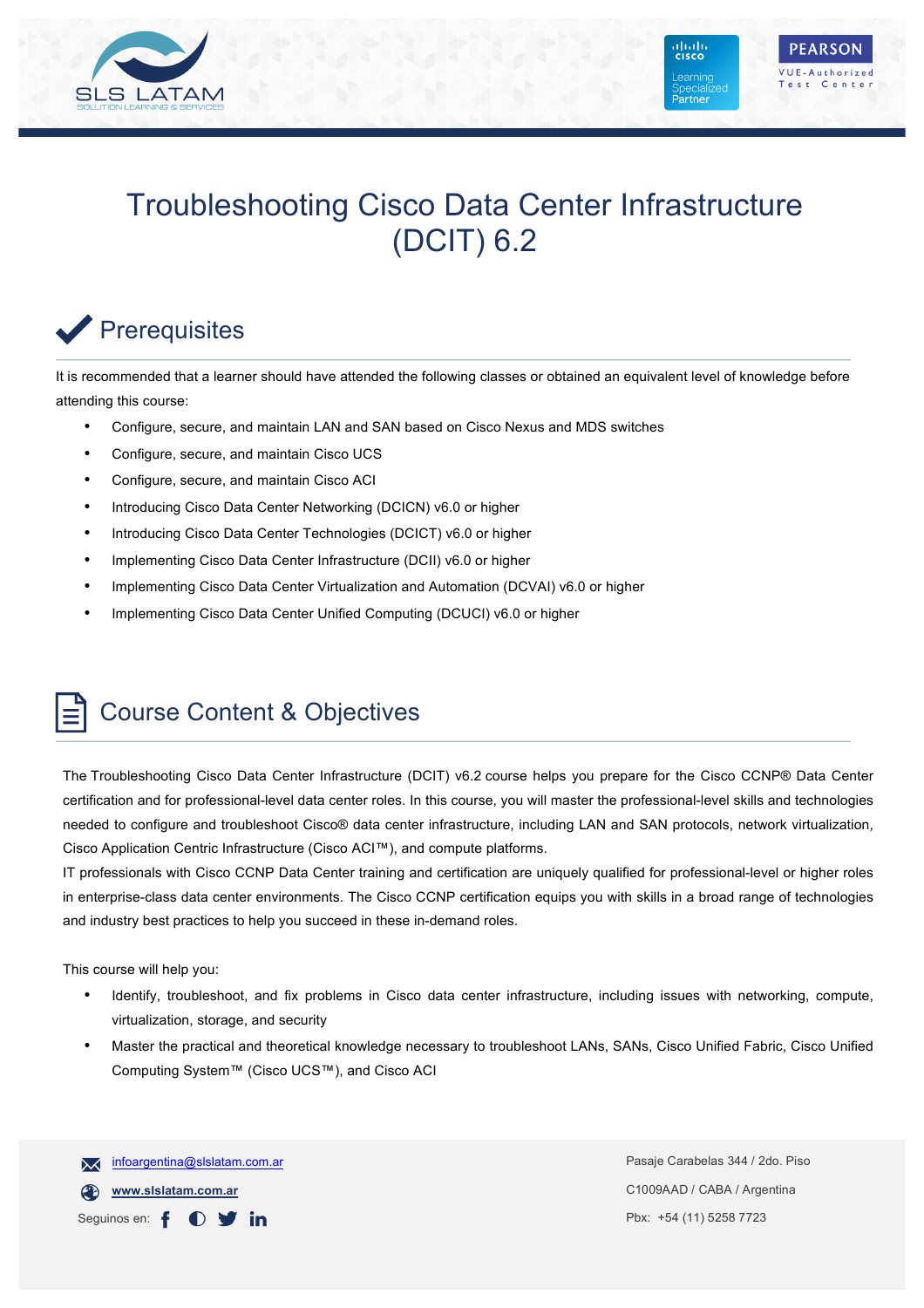

• Prepare for the Cisco CCNP Data Center certification through a combination of lessons and practice that enables you to validate your skills

ahah.<br>Rusco

Learning

Partner

**PEARSON** VUF-Authorized

Test Center

- Qualify for professional-level job roles in the high-demand area of enterprise-class data center environments
- Outline the troubleshooting process and highlight which questions to ask
- Describe troubleshooting tools and methodologies that are available from the Command-Line Interface (CLI) and are used to identify and resolve issues in a Cisco data center network architecture
- Identify and resolve issues related to VLANs and private VLANs, port channels and virtual port channels, Cisco FabricPath, Overlay Transport Virtualization (OTV), Virtual Extensible LAN (VXLAN), and Locator/ID Separation Protocol (LISP)
- Describe troubleshooting routing protocols such as Open Shortest Path First (OSPF), Intermediate System to Intermediate System (IS-IS), and Protocol Independent Multicast (PIM)
- Describe troubleshooting Authentication, Authorization, and Accounting (AAA) and Role-Based Access Control (RBAC)
- Identify and resolve issues related to a single device
- Identify and resolve issues related to Fibre Channel interface operation
- Identify and resolve issues related to Fibre Channel switching when the Cisco NX-OS software switch is in switched mode
- Identify and resolve issues related to Fibre Channel switching when the Cisco NX-OS software is in N-Port Virtualization (NPV) mode
- Identify and resolve issues related to FCoE Initalization Protocol (FIP) and Fibre Channel over Ethernet (FCoE), including FCoE performance
- Describe the Cisco UCS architecture, initial setup, tools, and service aids that are available for Cisco UCS troubleshooting and output interpretation
- Describe Cisco UCS configuration and troubleshoot related issues
- Describe Cisco UCS B-Series operation and troubleshoot related issues
- Describe LAN, SAN, and Fibre Channel operations, including in-depth troubleshooting procedures
- Describe Cisco Integrated Management Controller (IMC) utilities to validate performance and facilitate data-gathering activities for Cisco UCS C-Series troubleshooting, as well as troubleshooting hardware and firmware failures
- Define proper procedures to configure LAN and SAN connectivity and avoid issues with the P81E Virtual Interface Card (VIC)
- Troubleshoot integration of Cisco UCS C-Series servers with Cisco UCS Manager
- Identify tools, protocols, and methods to troubleshoot Cisco ACI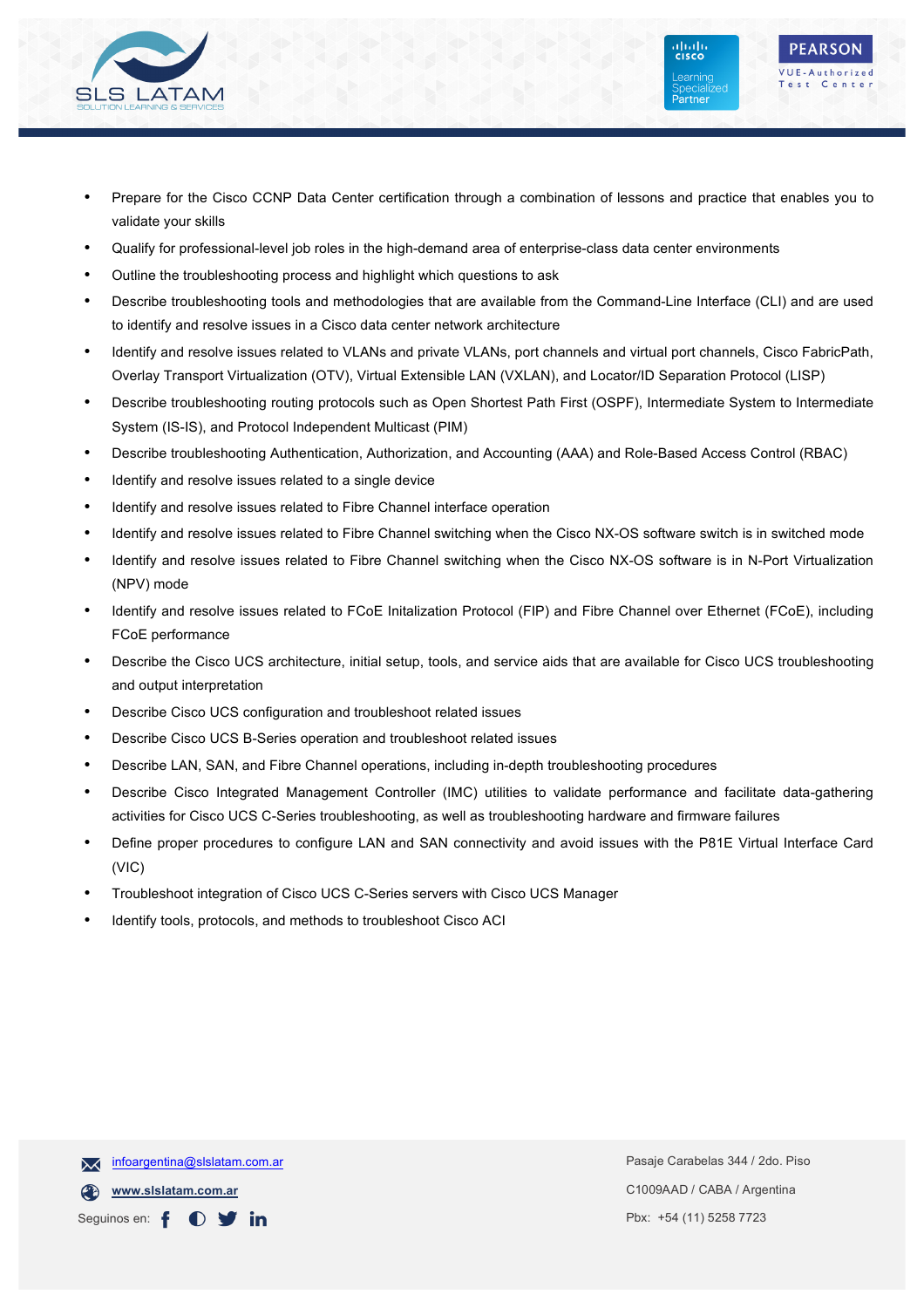

## Course Outline

- Troubleshooting the Data Center LAN Network
	- o Overview of the Troubleshooting Process
	- o Understanding CLI Troubleshooting Tools
	- o Troubleshooting VLANs and Private VLANs
	- o Troubleshooting Port Channels and Virtual Port Channels
	- o Troubleshooting Cisco FabricPath
	- o Troubleshooting Cisco OTV
	- o Troubleshooting VXLAN
	- o Troubleshooting LISP
	- o Troubleshooting Routing Protocols
	- o Troubleshooting Data Center LAN Security
	- o Troubleshooting Platform-Specific Issues
- Troubleshooting Data Center SAN
	- o Troubleshooting Fibre Channel Interfaces
	- o Troubleshooting Fibre Channel Fabric Services
	- o Troubleshooting NPV Mode
	- o Troubleshooting FCoE
- Troubleshooting Data Center Unified Computing
	- o Troubleshooting Cisco UCS Architecture and Initialization
	- o Troubleshooting Cisco UCS Configuration
	- o Troubleshooting Cisco UCS B-Series Servers
	- o Troubleshooting Cisco UCS B-Series LAN and SAN Connectivity
	- o Troubleshooting Cisco UCS C-Series Servers
	- o Troubleshooting Cisco UCS C-Series LAN and SAN Connectivity
	- o Troubleshooting Cisco UCS C-Series and Cisco UCS Manager Integration
- Troubleshooting Data Center ACI
	- o Exploring the Tools and Methodology of Troubleshooting Cisco ACI

#### Lab outline

- Document the Network Baseline
- Troubleshoot LAN—RSTP
- Troubleshoot LAN—LACP
- Troubleshoot LAN—vPC
- Troubleshoot LAN—FabricPath
- Troubleshoot LAN—OTV
- Troubleshoot LAN—VXLAN

infoargentina@slslatam.com.ar  $\overline{\mathsf{x}}$ 

**www.slslatam.com.ar**

Seguinos en: f  $\bullet$  $\mathbf y$  in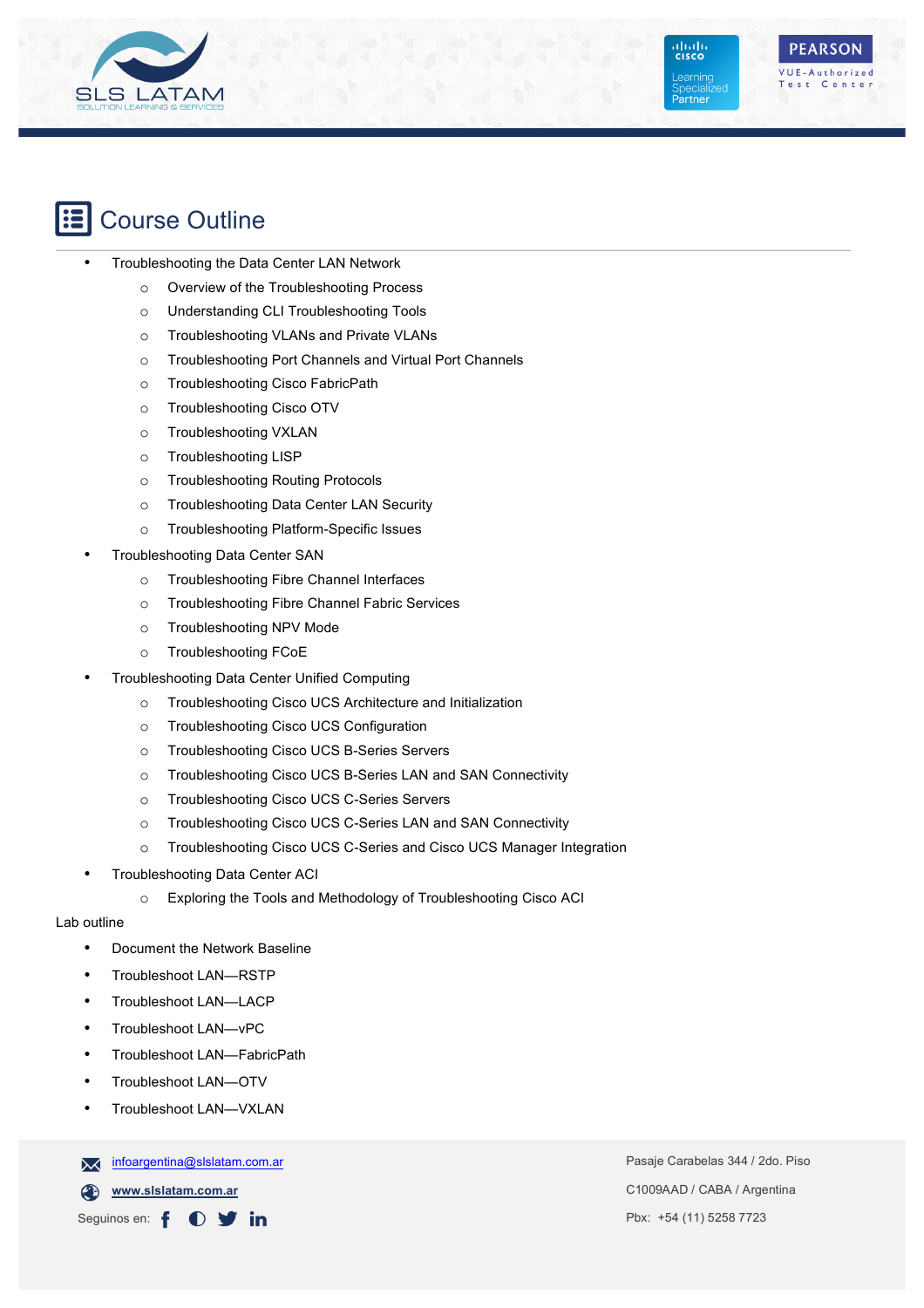

aliah)<br>Icisco **PEARSON** VUE-Authorized Learning Test Center Partner

- Troubleshoot LAN—OSPF
- Troubleshoot LAN—FHRP
- Troubleshoot LAN—CFS
- Troubleshoot LAN—VRF
- Troubleshoot LAN—FEX
- Troubleshoot SAN—Fibre Channel Interfaces
- Troubleshoot SAN—Fibre Channel VSANs, Zones, and Domain Services
- Troubleshoot SAN—NPV Mode
- Troubleshoot SAN—FCoE
- Troubleshoot SAN—DCB
- Troubleshoot Compute—Cisco UCS Management and Service Profile Deployment
- Troubleshoot Compute—Cisco UCS Integrated C-Series Server Boot from SAN
- Troubleshoot Compute—LAN Connectivity, Part 1
- Troubleshoot Compute—LAN Connectivity, Part 2
- Troubleshoot Compute—Cisco UCS C-Series Server Boot from SAN
- Troubleshoot Compute—Network Connectivity
- Troubleshoot Cisco ACI—Bare-Metal Hosts
- Troubleshoot Cisco ACI—VMM
- Troubleshoot Cisco ACI—Contracts
- Troubleshoot Cisco ACI—External Layer 3
- Troubleshoot Cisco ACI—External Layer 2

## Who Should Attend

- Channel Partners
- **Customers**
- **Employees**
- Entry-level to experienced Network Administrator
- Senior Network Engineer
- Presales Engineer
- Design Engineer

**www.slslatam.com.ar**

Seguinos en: f **O y** in